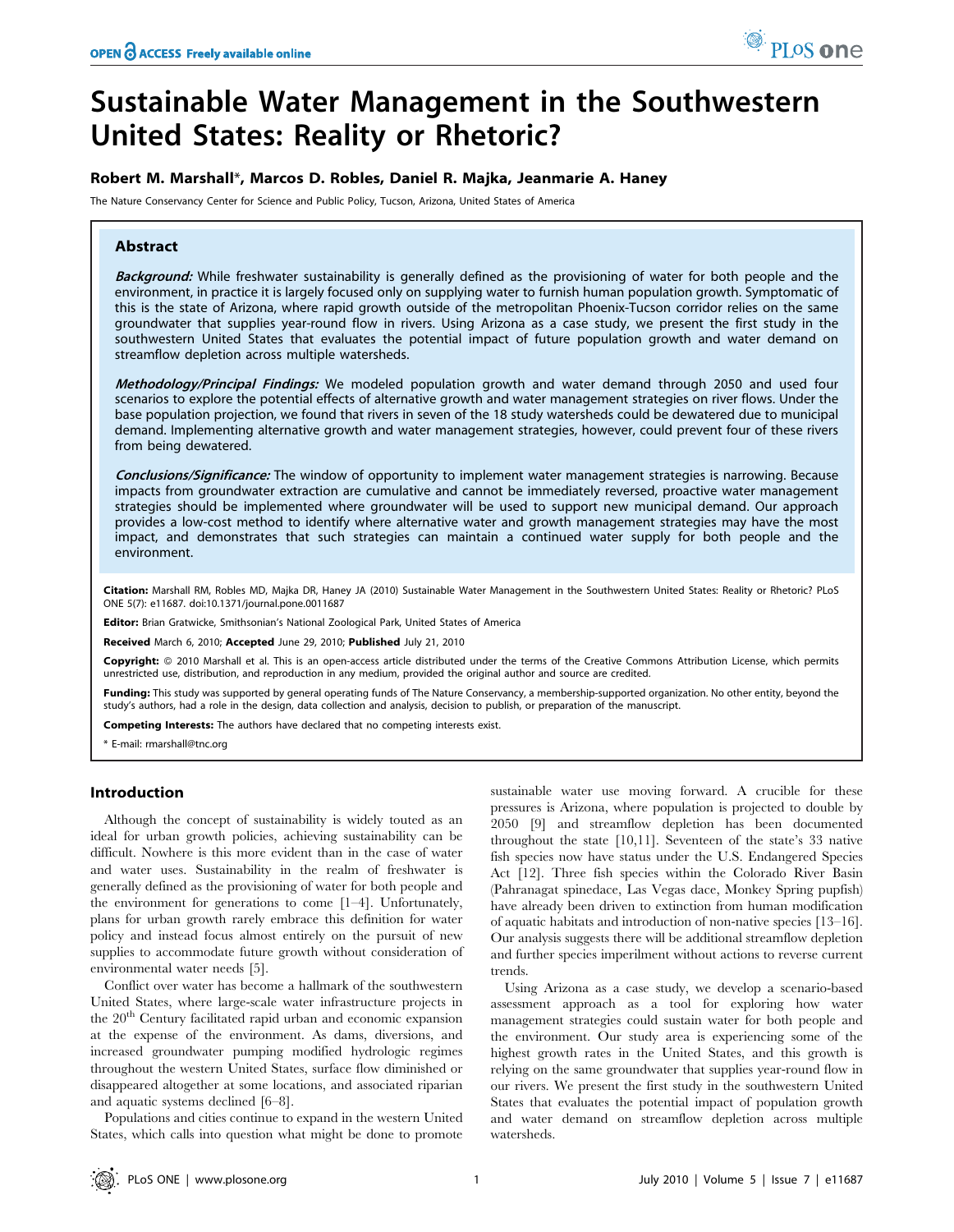#### Materials and Methods

#### Estimating River Base Flow

Base flow is the proportion of surface flow that comes from groundwater discharge and supports year-round streamflow. To estimate base flow, we first inventoried locations where groundwater discharge still supports perennial streamflow across the state. We intersected the USGS streamflow gage data layer (http://waterdata. usgs.gov/az/nwis/rt) with a GIS layer of perennial streamflow [17] and selected 18 gages on unregulated perennial streams (Figure 1). We focused on gages with at least a 20-year data record, although for four gages we accepted a record of 7 to 10 years. We digitized the watershed area reporting to each selected streamflow gage using groundwater basin boundaries delineated by the Arizona Dept of Water Resources [18] as a starting point (Text S1). We researched published base flow values and evaluated several methods of base flow separation. We found that accurately separating base flow is difficult in areas of low total runoff [19]. We examined flow duration curves and daily mean flow hydrographs, and, where available, we compared published base flow values to median flow. From our analysis, we concluded that median streamflow approximates base flow for our study streams (Text S1).

## Estimating Current and Future Municipal Water Demand

We estimated municipal (i.e. all residential) water demand in the study watersheds by combining water use data from the Arizona Water Atlas [18], with current and projected population data obtained from the 1990 and 2000 Census [20] and Arizona Department of Commerce [9]. We calculated per capita water use rates (gallons per capita per day, GPCD) using watershed demand and population data over a recent 10 year period, 1996–2005. These rates were calculated for Arizona Department of Water Resources groundwater basins, within which the study watersheds are nested [18]. To calculate municipal demand in the year 2000, we multiplied GPCD rates by watershed populations derived from 2000 Census Block data (Table S1).

Because county-level population projections are spatially incongruent with our study watershed boundaries, it is not possible to calculate future demand without first estimating future population projections at a finer spatial resolution. To estimate future water demand, we multiplied year 2000 GPCD rates by population projections created using the raster-based Spatially Explicit Regional Growth Model (SERGoM) [21].

SERGoM allocates county-level population projections [9] for future decades (2010, 2020, 2030, 2040, 2050) to 100 m pixels within the study watersheds. Projected growth is not allocated to pixels classified as water, private protected lands, federal lands, or steep slopes  $>25\%$ . SERGoM estimates future growth based on 3 basic steps. First, the model calculates past growth trends between the previous and current time step (e.g. 1990 and 2000) within 24 development classes. These classes are derived by combining 4 housing density classes (urban, suburban, exurban, rural) with 6



Figure 1. Locations of study watersheds and USGS gages. doi:10.1371/journal.pone.0011687.g001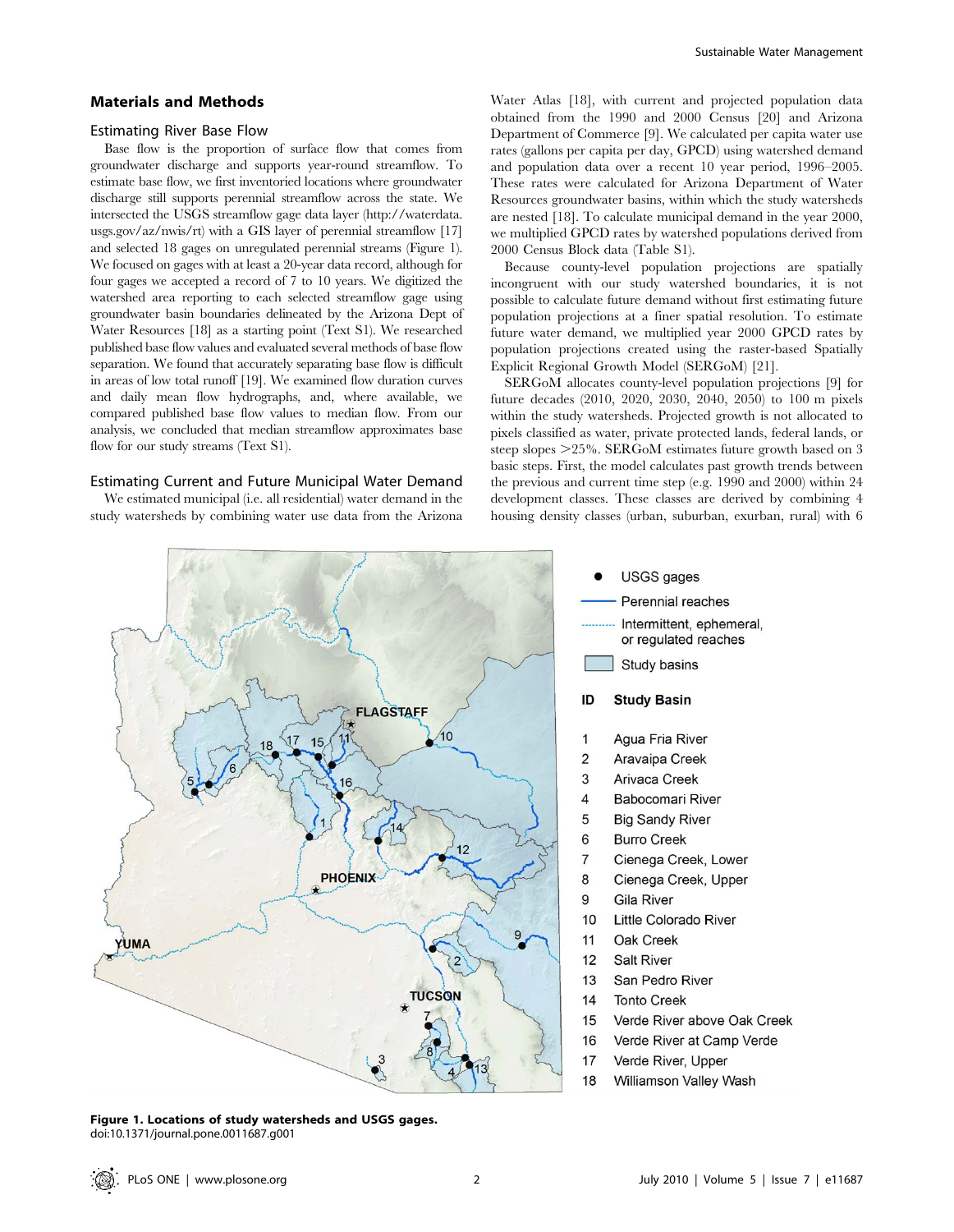

Figure 2. Base flow demand index (BDI) for 18 watersheds for the year 2000 and across four future scenarios. BDI is calculated as the percentage of municipal water demand to river base flow within a watershed. The solid horizontal line indicates the threshold where demand exceeds 100% of base flow; the dashed line delineates the transition from low BDI (≤50% of base flow) to stressed BDI (>50%–100% of base flow). See text for description of scenarios. doi:10.1371/journal.pone.0011687.g002

automobile travel-time classes (0–5, 5–10, 10–20, 20–30, 30–45, .45 minutes to the nearest urban or suburban core area). Second, the model distributes county-wide population projections to each 100 m pixel according to the relative growth rate of the pixel's development class. Third, the model recalculates development classes at each decadal time step, to allow for development classes to evolve or change as urbanization occurs (e.g. development of a new urban core).

## Water Demand Scenarios

We developed four population growth and water management scenarios. Estimates for Arizona's 2050 population have ranged from 8 million [22] to 16 million [23], with an estimate of 12.8 million by the latest Arizona Department of Commerce projections [9]. To accommodate this range of uncertainty and explore the effects of alternative water management strategies, we modeled municipal water demand in each watershed under four scenarios: 1) base – uses population estimates from Department of Commerce with constant GPCD; 2) high growth – increases population by 25% above base projection, 3) conservation – retains base population projection but reduces water demand 30% by 2050; 4) conservation and low growth – reduces water demand by 30% by 2050 and reduces population 25% below base projection. We selected 30% as a water conservation target because cities such as Albuquerque, NM and Long Beach, CA have successfully reduced their municipal water demand by at least that much [24].

#### Comparing Base Flow to Water Demand

We compared base flow to municipal water demand in each of the 18 study watersheds to determine degree of streamflow depletion under equilibrium conditions when steady state conditions are reached for each projected water demand [25].

To assess the relative impact of municipal water demand on river base flow we used a simple index, the base flow demand index (BDI) where  $BDI = demand/base flow * 100$ . Although empirically-derived thresholds that predict species' persistence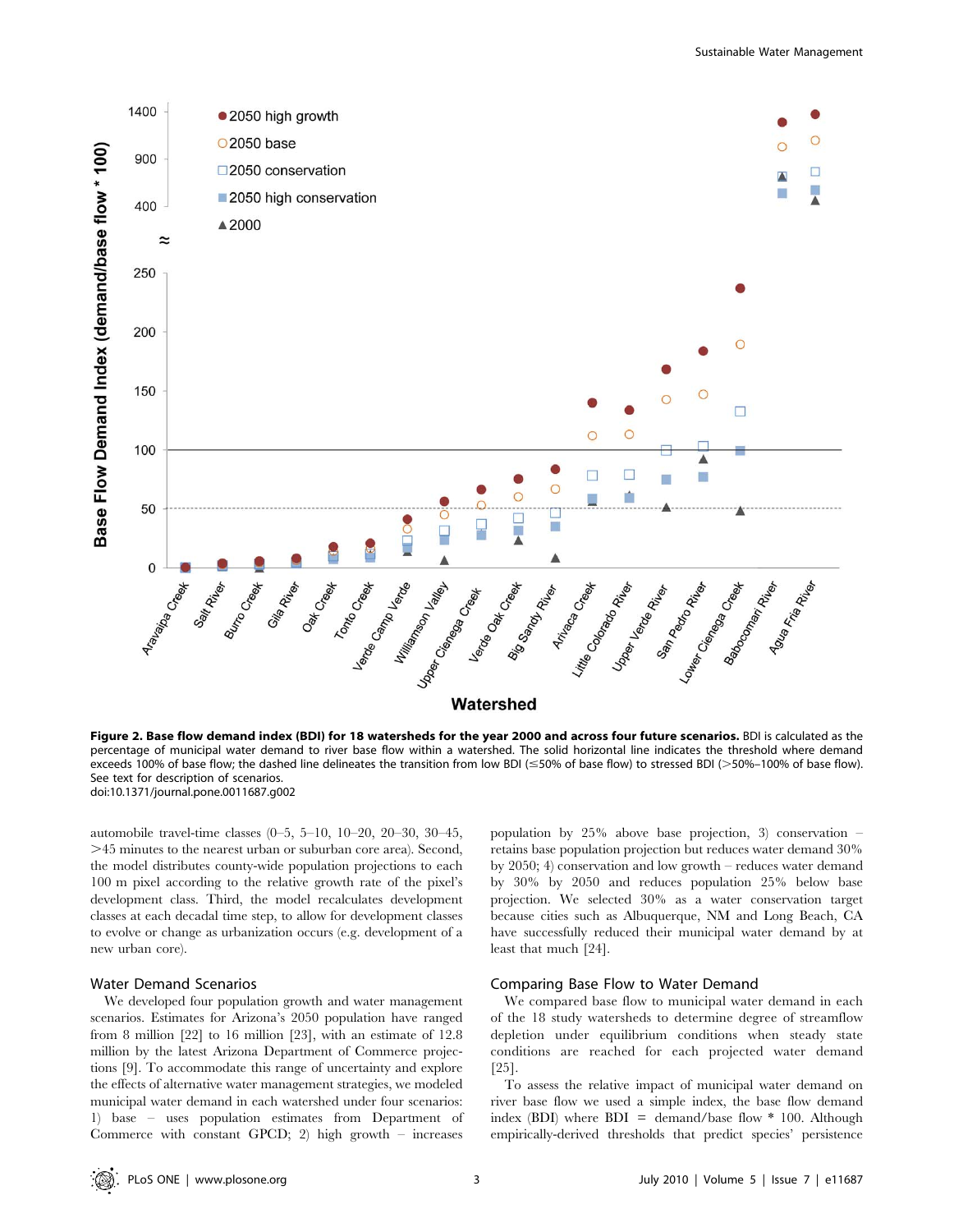

Figure 3. Regional significance of the study watersheds to species. Nearly one-half (45%) of the aquatic, wetland and riparian species that are listed under the U.S. Endangered Species Act in the Colorado River Basin occur in the watershed basins of this study. Inset: Colorado River Basin within North America. doi:10.1371/journal.pone.0011687.g003

exist for some riparian plant species [26], most aquatic and riparian-dependent species in our study area lack such thresholds. In lieu of these thresholds, we present risk to base flow in relative terms by categorizing BDI values into 3 ranges:

low BDI = municipal water demand  $\leq 50\%$  of river base flow stressed  $BDI$  = municipal water demand

 $> 50 - 100\%$  of river base flow

 $exceeds critical threshold BDI = municipal water demand$ 

 $> 100\%$  of river base flow

As an example of the practical implication of BDI values, a BDI of 100%, over time, would result in the complete de-watering of a river. Year 2000 baseline BDI values for the 18 watersheds examined as well as projected BDI for the 4 management scenarios are available as supplementary information (Table S1).

#### Species Analysis

We identified 59 rare, plant and animal species (vertebrates and invertebrates) that occur within the study area and can be classified as obligate- or facultative- aquatic, wetland or riparian species (Table S2). First, we selected all rare species that have an extant population within the study watershed boundaries observed by an authoritative source since 1975 [27]. These are species or subspecies that are either globally rare (NatureServe Global Conservation Rank of G1-G3 for species, T1-T3 for subspecies) or are listed under the US Endangered Species Act (endangered, threatened, candidate, proposed, special concern, similarity of appearance). Second, we identified species that are obligate- or facultative- aquatic, wetland or riparian species using standard references [28,29] and expert review. From this list of species, we used a regional conservation database to compare the number of aquatic, wetland or riparian species within our study area that have status under the U.S. Endangered Species Act to the number found within the Colorado River Basin [30].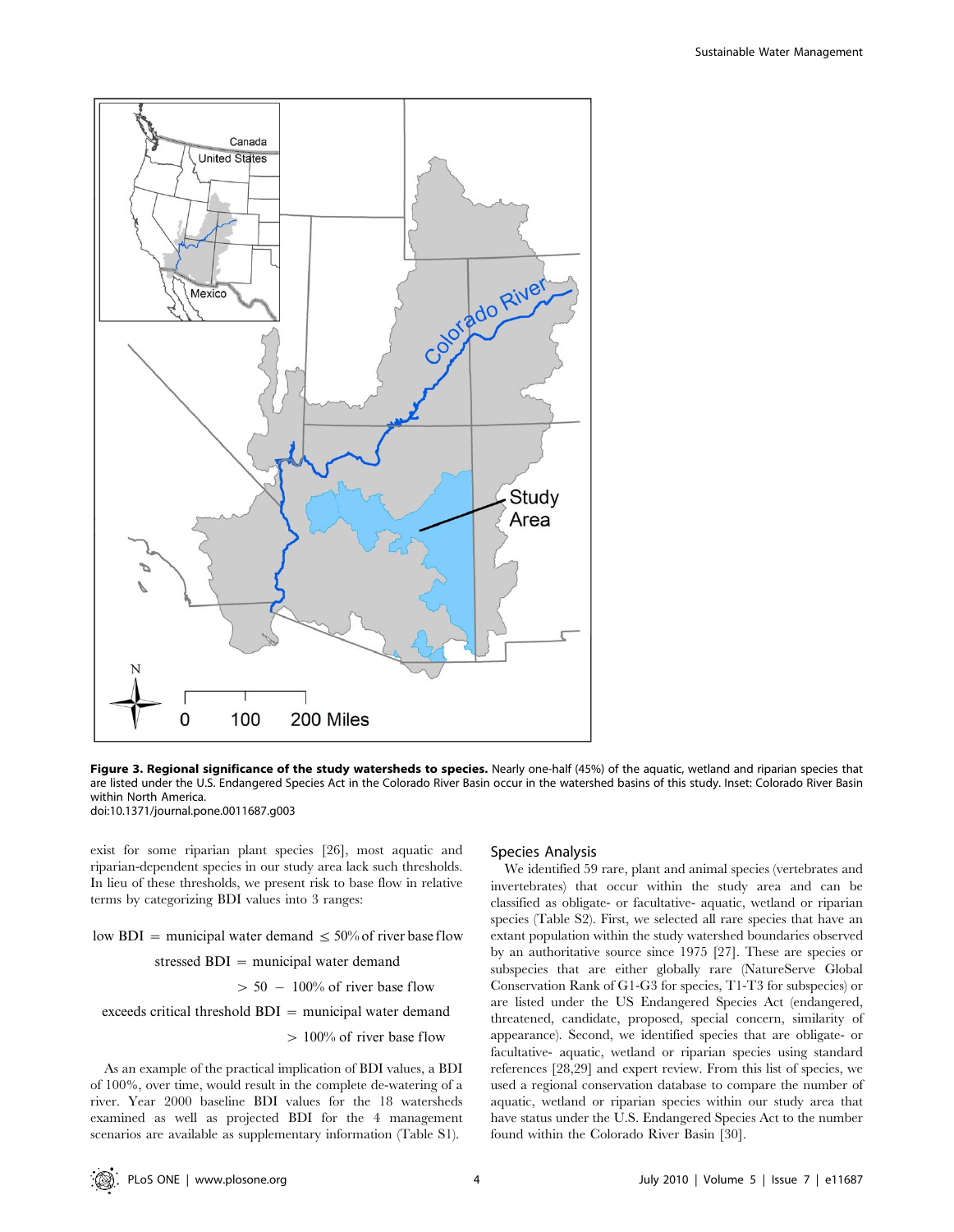## Results

Our models indicate that in 2000, municipal water demand had already exceeded 100% of base flow in two watersheds, and was nearly 100% of base flow in one other (Figure 2). On the other end of the demand spectrum, there are seven watersheds where not only is current BDI low,demand is projected to remain in the low BDI range under any growth/water management scenario (Figure 2). The critical opportunities for management are found in the intermediate watersheds, where growth/water management scenarios determine whether or not watersheds fall into the dewatered status or remain a sustainable resource for biodiversity and people. In particular, implementing either of the two conservation scenarios would prevent four watersheds from transitioning from the low to stressed BDI range (Williamson Valley, Upper Cienega Creek, Verde Oak Creek, Big Sandy River; Figure 2). Three of these watersheds have relatively low annual discharge, so communities in these areas have little water to begin with. One watershed ranks within the top five in annual discharge; it has a relatively large volume of water, but also a population projected to more than double by 2050 (Table S1).

In year 2000, demand in each of the five remaining watersheds was already approaching or within the stressed BDI range (Figure 2). However, implementing one of the conservation scenarios would prevent four of these systems from transitioning to the critical threshold BDI range (Arivaca Creek, Little Colorado River, Upper Verde River, San Pedro River; Figure 2).

The outcome of our modeled water demand/river flow relationships has important implications for plant and animal species that are dependent upon freshwater environments. While our study watersheds comprise only 11% of the area within the Colorado River basin (Figure 3), they host 45% of the aquatic, wetland and riparian species in the basin currently listed under the U.S. Endangered Species Act [30]. If current urban growth and water use trends follow our projections, more species will trend toward threatened or endangered status and, perhaps, extinction (Table S2).

## Discussion

In Arizona, natural perennial streamflow has already declined or disappeared completely at a number of locations due to human groundwater use [7,10,11]. Our study demonstrates that if actions are not taken to reserve a portion of river base flows for the environment, then at least seven other river systems will be dewatered over time and an additional four will experience substantial degradation. Although coarse, our scenarios illustrate how future risks can be reduced by implementing alternative growth and water management strategies. The question is how to do so in practice.

Renewable water supplies are limited in the Southwest. Even though Arizona's alluvial basin aquifers contain substantial amounts of water, it takes only a small fraction of use for effects to show up as river depletion [31]. Time lags associated with groundwater systems can extend the time frame of full depletion out decades (Figure 4) [32].

One challenge for any approach to sustainable water use in Arizona is that climate change will intensify existing difficulties of maintaining water supplies in an arid climate prone to drought. With climate change, surface flows in the southwestern U.S. will likely decline as temperatures continue to rise and evaporation rates increase. Colorado River flows are predicted to decline by 10–30% [33], and there is an 85% chance that flows in the Salt and Verde River basins will be reduced by 2050 [34]. Additionally, climate change may lead directly to reductions in base flows by reducing groundwater recharge [35,36].

In addition to climate issues, there are regulatory and policy complications. The complexity of Arizona's laws and regulations guiding surface and groundwater use arose out of an attempt to bring equity to all water users. Water for the environment, however, was not considered in decisions regarding equity. In Arizona, surface water and groundwater are managed under different regulatory schemes and there is no legal recognition of the physical connection between the two. In the majority of our study area, groundwater use is unregulated and rivers can be dewatered through groundwater extraction.

Our current environmental policies and legal framework do not consider environmental water needs and, thus, are inadequate to protect flowing rivers. Planning is currently underway for water infrastructure projects to be implemented 20 or more years in the future. By the time those projects receive funding and are subjected to environmental compliance, further degradation and loss of river flows will already have occurred. With implementation of one or more conservation strategies now, impacts to streamflow can be reduced. As Figure 4 illustrates, if groundwater pumping continues, impacts to the river accumulate and cannot be immediately reversed if pumping is stopped altogether. Thus, mitigating project effects to endangered species 20 or more years in the future is not the same as acting now while we still have options in many watersheds to allocate water for the environment.

Fortunately, the discussion over water sustainability is already being reframed by communities that recognize the interdependence of the environment and economy. Many communities and regions around the world are implementing sustainable water management policies that address the needs of competing sectors while sustaining water for the environment. For example, Australia's constitution now mandates environmental flows as the first allocation [37]. Kansas [38], Michigan [39], and Massachusetts [40], among other states, have developed tools and regulatory mechanisms to limit new water uses such that existing users, including the environment, can maintain current condition. The Upper San Pedro River Partnership in Arizona has



Figure 4. Cumulative effects of groundwater pumping on streamflow depletion even after pumping is stopped. In this case, from Lower Clear Creek in Arizona, streamflow continues to decline for nearly 30 years after pumping is stopped in 2060. Adapted from Alley and Leake (2007).

doi:10.1371/journal.pone.0011687.g004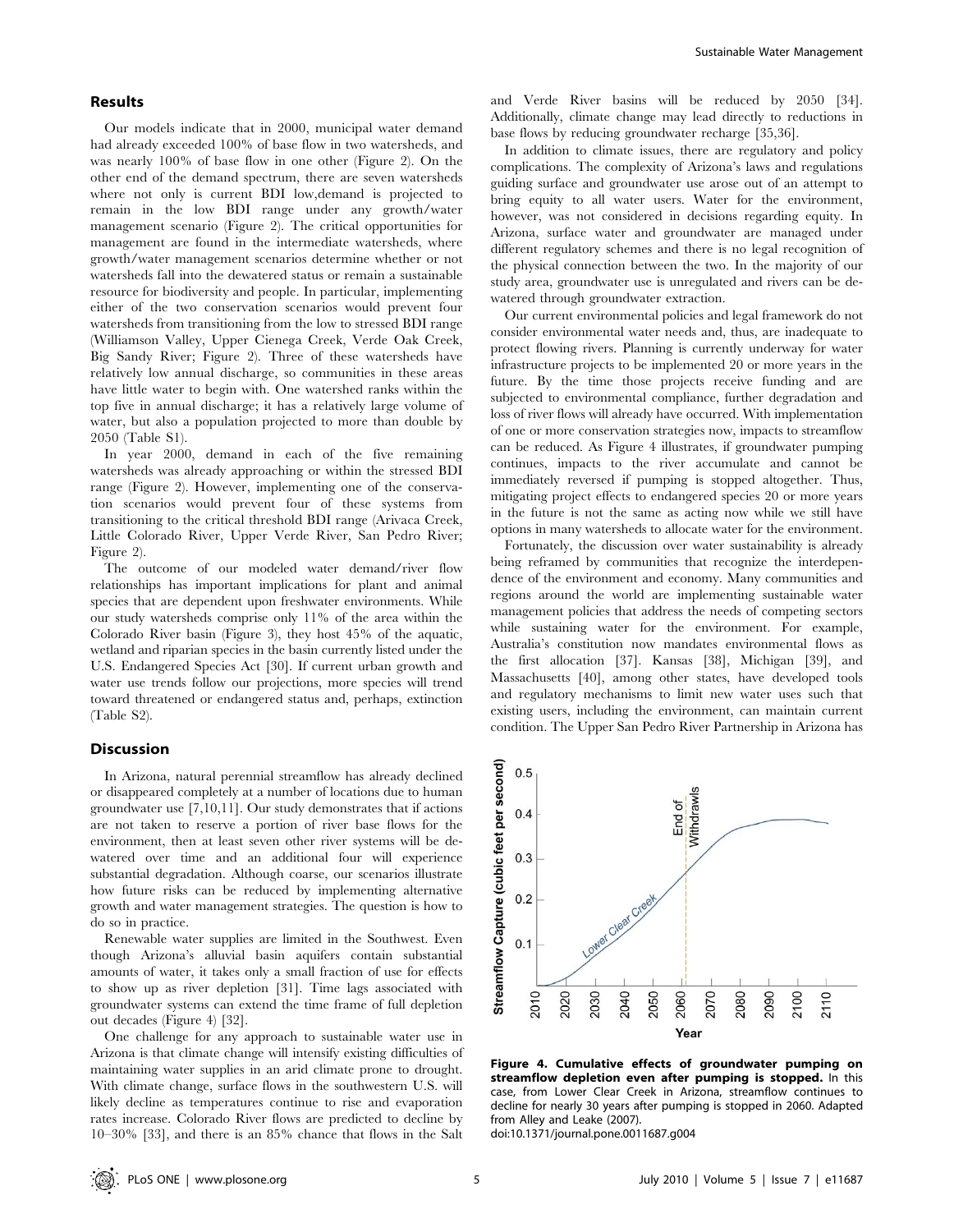employed hydrologic and ecological models to support zoning overlays that encourage groundwater pumping more distant from the river [41] and recharge of treated municipal effluent near the river [42].

The underlying drivers in many of these examples are economic as much as environmental; in the era of sustainable development, would private investment flow to communities perceived as unsustainable? As our study shows, developing modest growth and water management strategies can ensure a continued water supply for people and rivers, and transform the rhetoric of sustainable water management into reality. The quicker we act, the more options we will preserve.

# Supporting Information

Text S1 Estimating river base flows. Contains detailed methods on how we estimated river base flow in the 18 watersheds studied. Found at: doi:10.1371/journal.pone.0011687.s001 (0.09 MB DOC)

Table S1 Population, base flow, and municipal water demand under four scenarios for eighteen river basins in Arizona. Provides baseline data used for estimating population growth, water demand, river flows, and the values used in scenarios.

#### References

- 1. Gleick PH (1998) Water In Crisis: Paths To Sustainable Water Use. Ecological Applications 8: 571–579.
- 2. Arthington AH, Pusey BJ (2003) Flow Restoration and Protection in Australian Rivers. River Research and Applications 19(5-6): 377–395.
- 3. Postel SL (2007) Aquatic ecosystem protection and drinking water utilities. Journal of the American Water Resources Association. 99: 2.
- 4. King J, Brown C (2010) Integrated basin flow assessments: concepts and method development in Africa and South-east Asia. Freshwater Biology (2010) 55: 127–146.
- 5. Deacon JE, Williams AE, Williams CD, Williams JE (2007) Fueling Population Growth in Las Vegas: How Large-scale Groundwater Withdrawal Could Burn Regional Biodiversity. BioScience: 57: 688–698.
- 6. Poff NL, Zimmerman JKH (2010) Ecological Responses to Altered Flow Regimes: A Literature Review to Inform Environmental Flows Science and Management. Freshwater Biology 55: 194–205.
- 7. Webb RH, Leake SA, Turner RM (2007) The ribbon of green change in riparian vegetation in the southwestern United States. The University of Arizona Press, Tucson, Arizona.
- 8. Tharme RE (2003) A global perspective on environmental flow assessment: emerging trends in the development and application of environmental flow methodologies for rivers. River Research Applications 19: 297–441.
- 9. Arizona Department of Commerce (ADOC) (2006) 2006-2055 Commerce Population Projections. Available: http://www.azcommerce.com/EconInfo/ Demographics/. Accessed July 15, 2009.
- 10. Thomas BE, Pool DR (2006) Trends in Streamflow of the San Pedro River, Southeastern Arizona, and Regional Trends in Precipitation and Streamflow in Southeastern Arizona and Southwestern New Mexico: U.S. Geological Survey Professional Paper 1712. 79 p.
- 11. Timmons D, Springer A (2006) Prescott AMA Groundwater Flow Model Update Report. Prepared for Arizona Department of Water Resources, Contract #: 2005-2592 Available: http://www.adwr.state.az.us/dwr/Content/Find\_by\_ Program/Hydrology/Modeling\_Section/documents/Prescott\_Model\_Update\_ Report.pdf. Accessed August 20, 2009.
- 12. U.S. Fish and Wildlife Service (2010) Environmental Conservation Online System: Species Reports. Available: http://www.fws.gov/endangered/wildlife. html. Accessed January 27, 2010.
- 13. Blinn DW, Poff NL (2005) Colorado River Basin. pp. 482-538 in Benke AC, Cushing CE, eds. Rivers of North America. BurlingtonMA: Elsevier Academic Press. 1168 p.
- 14. Carlson CA, Muth RT (1989) The Colorado River: lifeline of the American Southwest. pp. 220-239 in Dodge DP, ed. Proceedings of the International Large River Symposium. Canadian Special Publication of Fisheries and Aquatic Sciences 106. Ottawa, Canada.
- 15. Miller RR, Williams JD, Williams JE (1989) Extinctions of North American fishes during the past century. Fisheries 14(6): 22–38.
- 16. Minckley WL, Miller RR, Norris SM (2002) Three new pupfish species, Cyprinodon (Telestei, Cyprinodontidae), from Chihuahua, Mexico, and Arizona, USA. Copeia 3: 687–705.
- 17. Turner D, List M (2007) Habitat Mapping and Conservation Analysis to Identify Critical Streams for Arizona's Native Fish Aquatic Conservation: Marine and Freshwater Ecosystems. Vol. 17: 737–748.

Found at: doi:10.1371/journal.pone.0011687.s002 (0.06 MB DOC)

Table S2 Vulnerable aquatic, riparian and wetland species found in 18 study watersheds in Arizona. Provides taxonomic and conservation data for the imperiled species found within our study watersheds.

Found at: doi:10.1371/journal.pone.0011687.s003 (0.09 MB DOC)

#### Acknowledgments

We thank Saeid Tadayon and Linda Stitzer for providing data and helpful insights, and Stan Leake for insight on the study's conceptual underpinning. David Albert, Dave Anning, Tim Boucher, Laura Chartier, Peter Kareiva, Karen Lombard, Karen Poiani, John Sanderson, Stacey Solie, Robert Taylor, Rebecca Tharme, Dale Turner, and Kari Vigerstol, provided critical reviews of the manuscript.

#### Author Contributions

Conceived and designed the experiments: RMM MDR DRM JAH. Performed the experiments: MDR DRM JAH. Analyzed the data: RMM MDR DRM JAH. Contributed reagents/materials/analysis tools: RMM MDR DRM JAH. Wrote the paper: RMM MDR DRM JAH.

- 18. Arizona Department of Water Resources (ADWR) (2009) Arizona Water Atlas, Draft Online Report. Available: http://www.azwater.gov/AzDWR/ StatewidePlanning/WaterAtlas/default.htm. Accessed July 15, 2009.
- 19. Santhi C, Allen PM, Muttiah RS, Arnold JG, Tuppad P (2008) Regional estimation of base flow for the conterminous United States by hydrologic landscape regions. Journal of Hydrology v 351. pp 139–153.
- 20. Census Bureau (USCB) US Census 2000 blocks data. Available: http://www. land.state.az.us/alris/. Accessed July 15, 2009.
- 21. Theobald DM (2005) Landscape patterns of exurban growth in the USA from 1980 to 2020. Ecology and Society 10(1): 32. Available: http://www. ecologyandsociety.org/vol10/iss1/art32/ Accessed July 15, 2009.
- 22. Travis WR, Theobald DM, Mixon GW, Dickinson TW (2005) Western Futures: A look into the patterns of land use and future development in the American West. Center of the American West: Boulder, CO. Available http://www. centerwest.org/futures. Accessed July 15, 2009.
- 23. Maricopa Association of Governments (MAG) (2005) Arizona Growth Maps and Algorithm. Received from Don Worley, MAG GIS and Socioeconomic Program Manager, on July 10, 2007.
- 24. Glennon R (2009) Unquenchable: America's water crisis and what to do about it. Washington DC: Island Press. 414 p.
- 25. Kalf FRP, Wolley DR (2005) Applicability and methodology of determining sustainable yield in groundwater systems. Hydrogeology Journal (2005) 13: 295–312.
- 26. Leenhouts JM, Stromberg JC, Scott RL (2006) Hydrologic requirements of and consumptive ground-water use by riparian vegetation along the San Pedro River, Arizona. U.S. Geological Survey Scientific Investigations Report. pp 2005–5163.
- 27. Arizona Game & Fish Department Heritage Data Management System (AGFD HDMS) (2009) Biotics database, version 4. Heritage Data Management System: Phoenix, AZ.
- 28. U.S. Fish and Wildlife Service (USFWS) 1988 National list of vascular plant species that occur in wetlands: U.S. Fish & Wildlife Service Biological Report 88 (26.9).
- 29. McLaughlin SP (2004) Riparian flora. pp 127-167 In: Riparian areas of the Southwestern United States: Hydrology, ecology and management Baker MB, Jr., Ffolliott PF, DeBano LR, Neary DG, eds. Boca Raton, FL: Lewis Publishers. 432 p.
- 30. The Nature Conservancy (TNC) (2008) Ecoregional Assessment Geodatabase for Western North America. Tucson, AZ: The Nature Conservancy. Available: http://azconservation.org/projects/ecoregions/. Accessed October 1, 2009..
- 31. Alley WM (2007) Another water budget myth: the significance of recoverable groundwater in storage. Ground Water v.45 n.3. 251 p.
- 32. Alley WM, Reilly TE, Franke OL (1999) Sustainability of ground-water resources. U.S. Geological Survey circular 1186.
- 33. Barnett TP, Pierce DW (2009) Sustainable water deliveries from the Colorado River in a changing climate. Proceedings of the National Academy of Sciences 106: 7334–7338.
- 34. Ellis AW, Hawkins TW, Balling RC, Jr., Gober P (2008) Estimating future runoff levels for a semi-arid fluvial system in central Arizona, USA. Climate Research 35: 227–239, 2008.